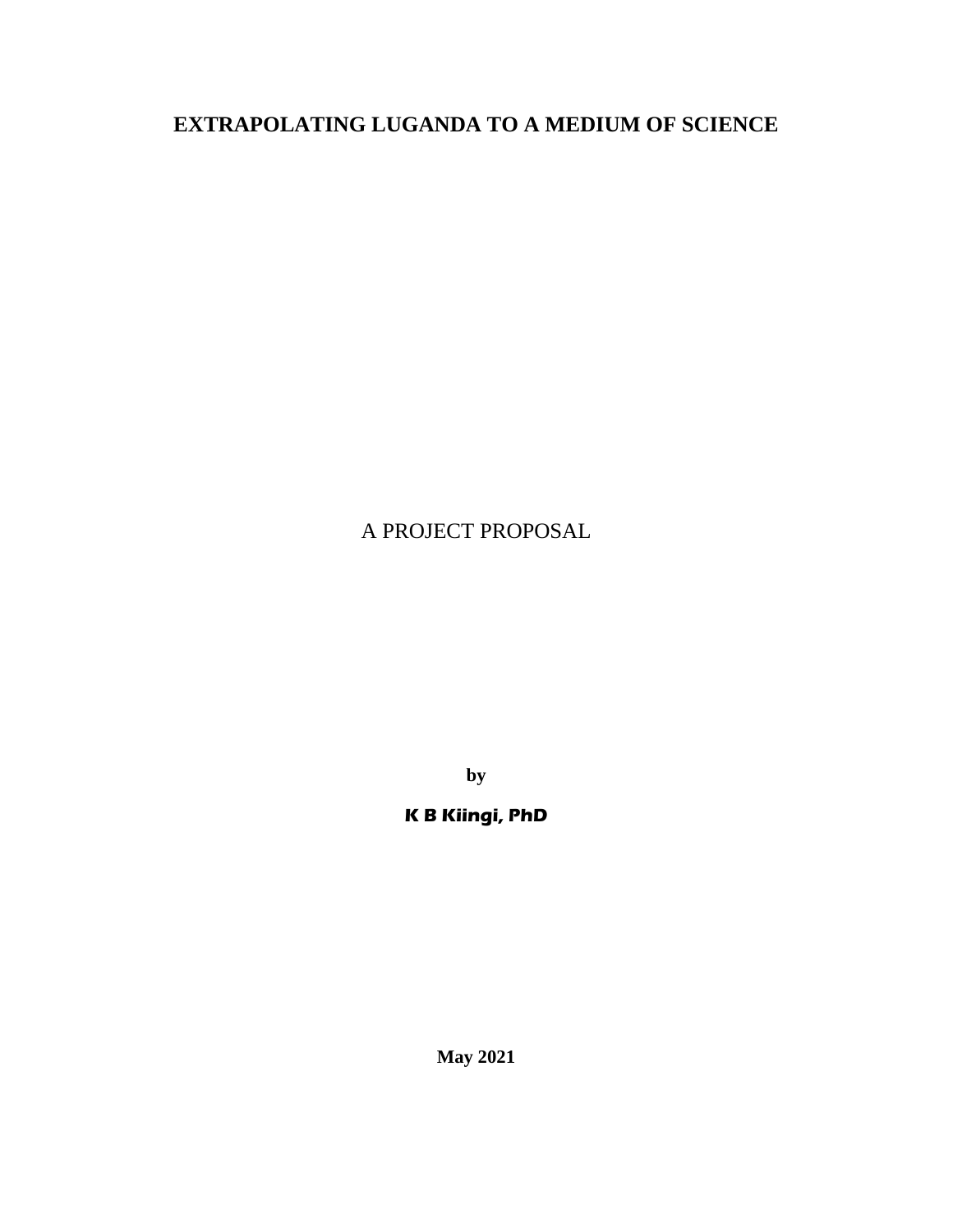## **1. STATEMENT OF THE PROBLEM**

Writing on the linguistic emancipation of sub-Saharan countries, the late Dr Kahombo Mateene strongly and rightly opines:

*The introduction of African languages as media of instruction must be radical, that is to say, that it must aim at reaching the university, instead of stopping at lower or middle levels.<sup>1</sup>*

In anticipation of not only possible but probable dismissive opposition, Kahombo Mateene accurately recounts from history:

*We [Africans] are deceiving ourselves to hope that Africa can be better united by the adoption of modern European languages. We must learn a lesson from Latin which after serving as a common*  language to the intellectual and leading elites of all the European countries of the middle ages, *was, during renaissance, kept away by the vernacular languages of diverse nations that existed at the end of the middle ages, these languages are today the colonial scientific languages.<sup>2</sup>*

To the question whether any African language or sublanguage (i.e. dialect) can be elevated to a scientific language, the author of this project proposal resoundingly responds in the affirmative.

Consequently, the project problem that presents itself to us is whether Luganda can be propelled to the status of a scientific language in the shortest stretch of time or whether it should be left to its own devices, in which case it will eventually evolve to that status in probably two centuries from 2000.

The overall goal envisioned in the first two phases of the proposed project is to compile **English-Luganda Glossaries of Scientific Terms.** A detailed characterization of the English-Luganda glossaries of scientific terms is to be found in Sec 5.1.

## **2. FORMULATION OF THE HYPOTHESIS**

A well-considered solution to the project problem is that the Luganda language be

<sup>1</sup>OAU/BIL 1973-1980 *Reconsideration of African Linguistic Policies,* p. 23

<sup>2</sup>OAU/BIL 1985 *Linguistic Liberation and Unity of Africa*, pp. 26-27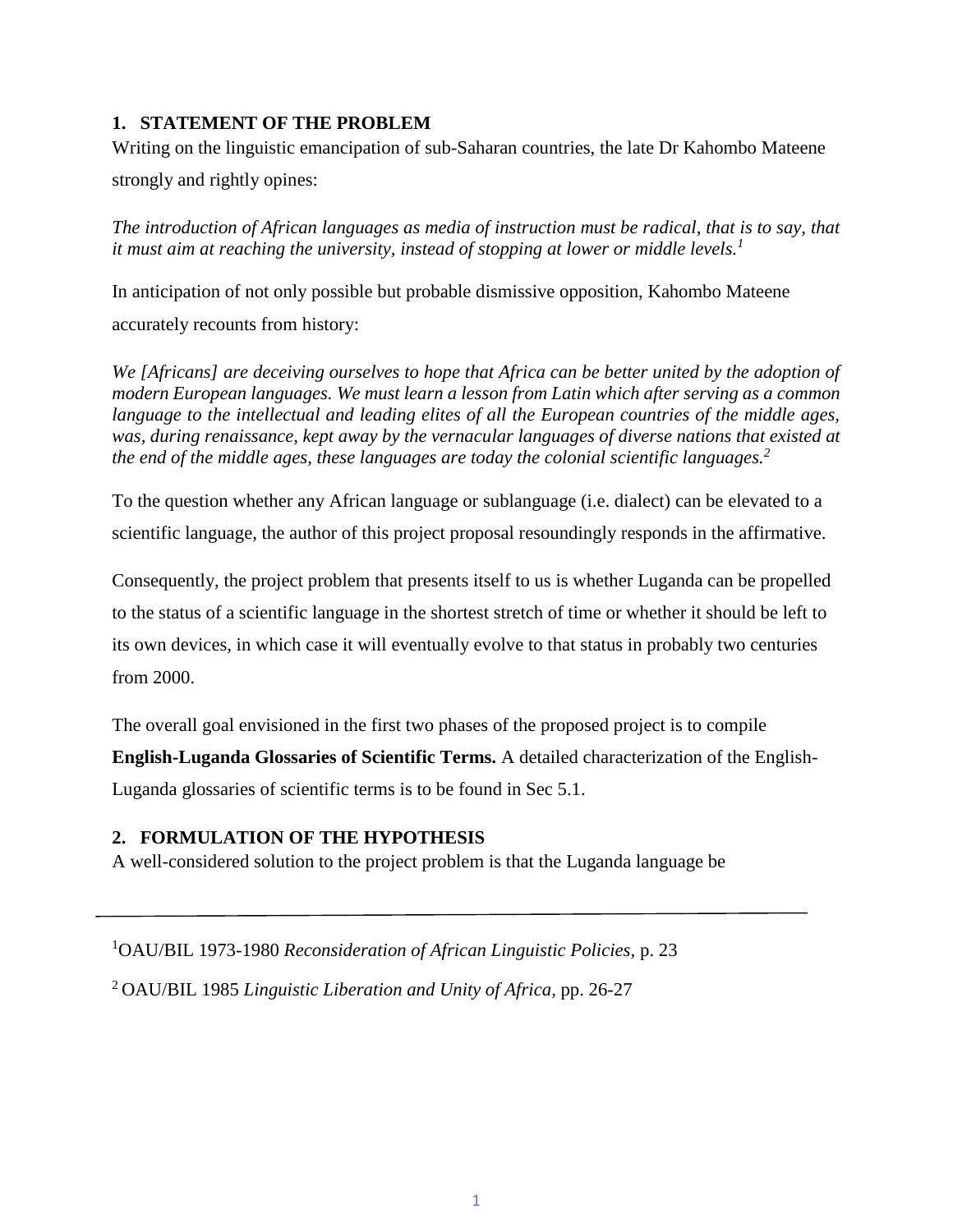terminologically extrapolated with its identity remaining intact. Therefore if the hypothesis that Luganda be extrapolated without impairing its identity should be true, then if a sufficiently powerful arsenal of lexemic affixes were originated, then Luganda would be propellable to a status of scientific language. That requisite arsenal of lexemic affixes is indeed already in place as evidentially documented in:

- (i) "Three Glossaries of Extrapolated Luganda"
- (ii) "An English-Luganda-English Glossary of Lexemic Affixes"
- (iii) "A Luganda-English Glossary of Lexemic Affixes"
- (iv) "Luganda Definitions of 300 Luganda Affixes"<sup>3</sup>

In order to promote precise and clear thinking on the hypothesis, let it be formalized by setting

 $H = df$  Luganda becomes a medium of science in the shortest stretch of time

- $A = df$  Luganda retains its identity
- $D = df$  A group of Luganda-speaking scientists coin Luganda expressions for scientific term status
- $R = df$  Luganda becomes a medium of science

In consequence, the hypothesis testing formula  $[H \wedge A] \rightarrow [D \rightarrow R]$  emerges. We truth – functionally tabulate it below.

| [H               | $\Lambda$        | $\mathbf{A}$ | $\longrightarrow$ | D              | $\longrightarrow R$ |          |    |
|------------------|------------------|--------------|-------------------|----------------|---------------------|----------|----|
| $\boldsymbol{0}$ | $\boldsymbol{0}$ |              |                   | $\overline{0}$ |                     |          |    |
| $\overline{0}$   | $\overline{0}$   | 1            |                   | $\overline{0}$ |                     |          |    |
| $\boldsymbol{0}$ | $\overline{0}$   | 1            |                   | 1              | $\overline{0}$      | $\theta$ |    |
| $\overline{0}$   | $\overline{0}$   |              |                   |                |                     |          | IV |
|                  | 1                |              |                   | $\theta$       |                     | $\Omega$ | V  |
|                  |                  |              |                   | 0              |                     |          | VI |
|                  | 1                |              | $\boldsymbol{0}$  | $\mathbf{1}$   | $\overline{0}$      | $\Omega$ | VП |
|                  | 1                |              |                   |                |                     |          |    |
|                  |                  |              |                   |                |                     |          |    |

 $3$ Only papers (i), (ii) and (iv) are, at the time of formulating this Project Proposal, accessible at www.luganda.com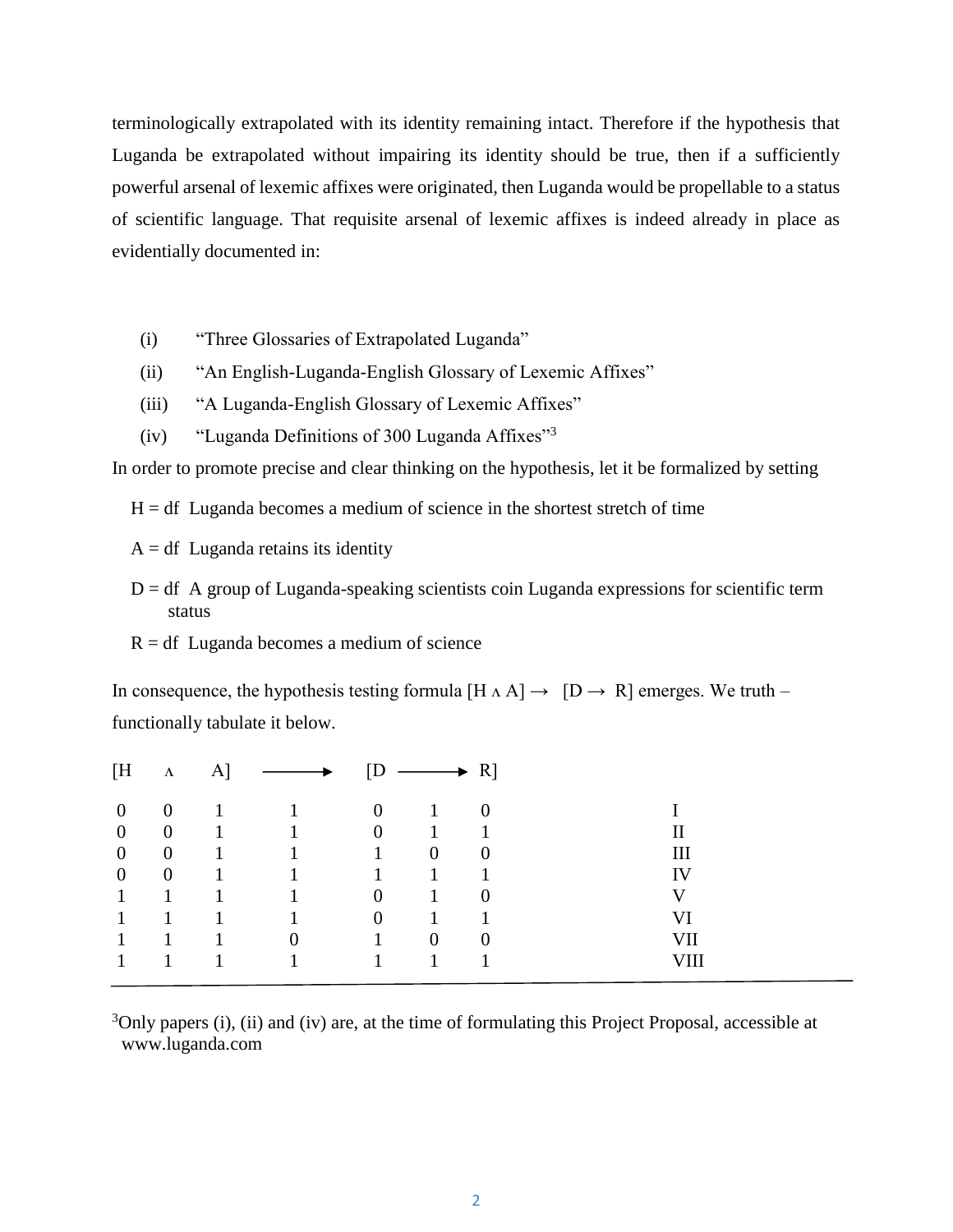By way of interpreting the formula we can predict all the eight and only eight possible situations in which we may find ourselves. We would wish to assume that A is true throughout, for it is the adjunct to the hypothesis H. We read the formula as:

If  $[H \wedge A]$  should be true, then the do-formula D implies an expected result R.

Since  $A = 1$  throughout, we have to deal with only three propositional variables, i.e. H, D, and R; and, hence, eight situations. Let the eight situations be characterized.

#### **Situation I:**  $H = D = R = 0$

Luganda fails to become a medium of science if there is no intervention of scientists.

**Situation II:**  $H = D = 0$ ;  $R = 1$ 

But despite lack of intervention of scientists, Luganda can eventually become a medium of science; probably after two, three, or four centuries.

**Situation III:**  $H = 0$ ;  $D = 1$ ;  $R = 0$ 

On the face of it, this situation amounts to a clear refutation of the hypothesis H, for  $D = 1$ .

#### **Situation IV:**  $H = 0$ ;  $D = R = 1$

With the intervention of the scientists, Luganda becomes a medium of science although not in the shortest stretch of time.

**Situation V:**  $H = 1$ ;  $D = R = 0$ 

In this situation, Luganda has the potential of attaining the status of medium of science.

**Situation VI:**  $H = 1$ ;  $D = 0$ ;  $R = 1$ 

Luganda can become a medium of science even without the intervention of the scientists. A single scientist/linguist could, imaginably, with the backing of the State, effectuate the transformation.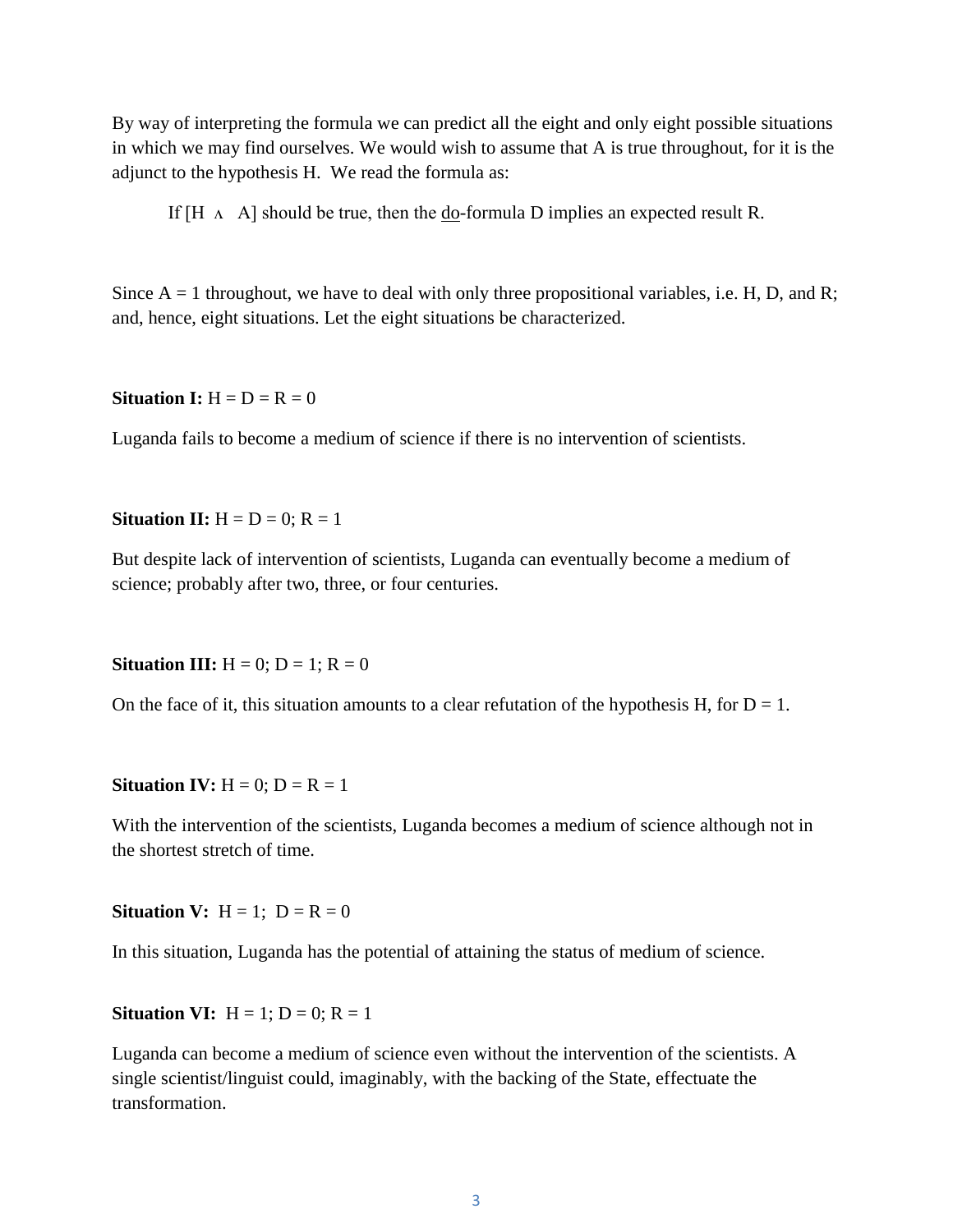#### **Situation VII:**  $H = D = 1$ ;  $R = 0$

In this situation the hypothesis testing formula is false; such a situation cannot materialize in the real world.

#### **Situation VIII:**  $H = D = R = 1$

This is the situation that we cherish, for with the intervention of the scientists Luganda becomes a medium of science in the shortest stretch of time.

The general objective stated above splits into two specific objectives:

- (i) to impart Luganda-extrapolative knowledge and skills to a selected group of scientists
- (ii) to compile the English-Luganda Glossaries of Scientific Terms in a collaborative effort by the scientists.

This project promises to be the first opportunity to test a paradigm shift in corpus planning (an essential component of language planning) in that serious morphosemantic extrapolation of an already existing African language, let alone a non-African one, has most probably never earnestly been carried out.

### **3. THEORETICAL FRAMEWORK**

For the purpose of formulating the theoretical framework, we propose to employ the following symbols:

- (i) Syntactic-formal sentence constituents  $S''$  = sentence  $(S' = \text{clause})$   $N'' = \text{noun phrase}$  $Vg =$  verb group  $A'' =$  adjective phrase  $Adv'' = adverb phrase$  P" = prepositional phrase
- (ii) Syntactic-formal sentence constituents  $S = \text{subject}$   $V = \text{predict}(S \cup V)$  $C =$  complement  $Adl =$  adverbial  $Q = object$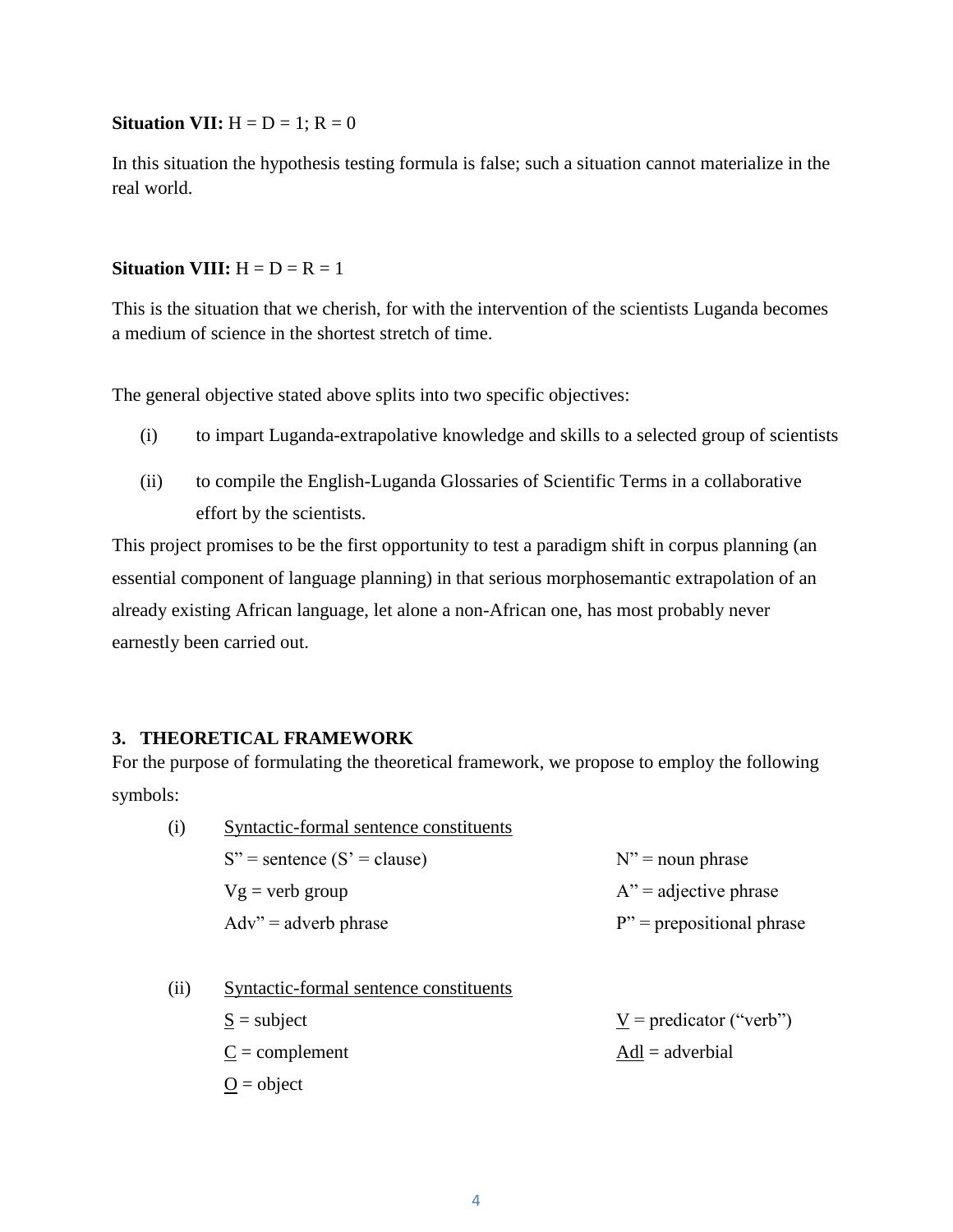| (iii) | Universal-semantic roles                              |                                     |
|-------|-------------------------------------------------------|-------------------------------------|
|       | $\Psi$ = contactor                                    | $\Sigma$ = change-bearer/ persister |
|       | $A = \text{contactee}$                                | $R = reference$                     |
|       | $\phi$ = causer                                       | $\Pi = \Psi / \Sigma$               |
| (iv)  | Universal semantic predicates                         |                                     |
|       | $\Pi$ = absolute predicate                            | $\Psi A$ = essive predicate         |
|       | $\Sigma$ R = relative predicate                       | $\phi \Pi$ = causative predicate    |
| (v)   | Luganda word constituents                             |                                     |
|       | $B = initial prefix$                                  | $F = prefix$                        |
|       | $I = \inf I$                                          | $S = word stem$                     |
|       | $R = word root$                                       | $H = suffix$                        |
|       | $L = final$ suffix                                    | $F_{nom}$ = nominal prefix          |
|       | $F_n$ = noun prefix                                   | $F_a$ = adjective prefix            |
|       | $W = word$                                            |                                     |
|       | $S^+$ = nominal stem with geminated initial consonant |                                     |
| (vi)  | The PEGITOSCA criterion                               |                                     |
|       | $P = precision of term constituent$                   |                                     |
|       | $G =$ generativity of word constituent                |                                     |

- $T =$  transparency of word constituent
- S = systemicity of term constituent
- $A =$  acceptability of term constituent
- $E =$  economy of term constituent
- $I =$  internationality of term constituent
- $O =$  objectivity of word constituent
- $C =$  consistency of term constituent

The following table shows the syntacto-semantic correspondences which are factored into wordformation such that

S">S'>W">W>B/ F/ I/ S/ R/ H/ L.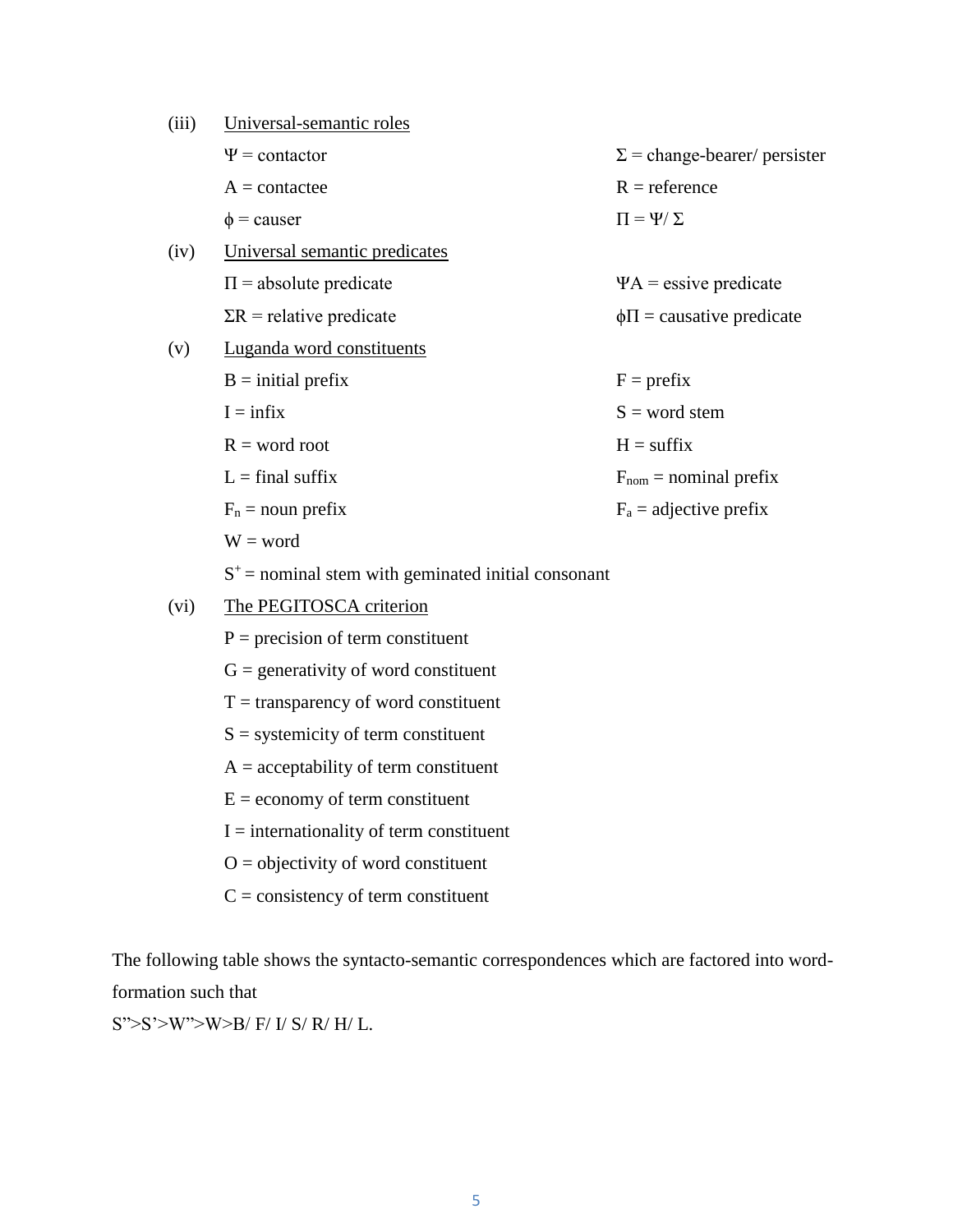| Formal representation of                       | Functional        | Universal-Symantic                                                                                          |
|------------------------------------------------|-------------------|-------------------------------------------------------------------------------------------------------------|
| sentence patterns                              | representation of | representation of                                                                                           |
|                                                | sentence patterns | sentence patterns                                                                                           |
| N''Vg                                          | S V               | $\frac{\pi}{2}$ Πε/ σ                                                                                       |
| $N_1$ " $Vg N_2$ "/ $A$ "/ $S_1$ "             | $S \vee C$        | $\Psi$ ει/ σιΑε2/ σ2                                                                                        |
| $N_1$ " $Vg N_2$ "/ Adv"/ $P$ "/ $S_1$ "       | $S \times Adl$    | $\Sigma_{\epsilon_1}/\sigma_1R\epsilon_2/\sigma_2$                                                          |
| $N_1$ " $Vg N_2$ "/ $S_1$ "                    | S V O             | $\phi \epsilon_1 / \sigma_1 \Pi \epsilon_2 / \sigma_2$                                                      |
| $N_1$ " $Vg N_2$ " $N_3$ "/ $A$ "/ $S_1$ "     | SVOC              | $\oint \mathcal{E}_1 / \sigma_1 [\Psi \mathcal{E}_2 / \sigma_2 A \mathcal{E}_3 / \sigma_3]$                 |
| $N_1$ " $Vg N_2$ " $N_3$ "/ $Adv''/ P''/ S_1'$ | S V O Adl         | $\oint \mathcal{E}_1 / \sigma_1 [\sum \varepsilon_2 / \sigma_2 \operatorname{Re} \varepsilon_3 / \sigma_3]$ |
| $N_1$ " $Vg N_2$ " $N_3$ "/ $S_1$ '/ $P$ "     | S V O O           | $\oint \mathcal{E}_1 / \sigma_1 [\oint \mathcal{E}_2 / \sigma_2 \Pi \mathcal{E}_3 / \sigma_3]$              |

 $\varepsilon$  = entity

 $\sigma$  = situation

If our enterprise to transform Luganda into a medium of science is to be successful, then we have to be incessantly aware that word-formation essentially consists in packaging sentence meaning into a clause, clause meaning into a phrase, and, finally, phrase meaning into possibly a compound or complex word. In the process of forming expressions for term status, we shall apply the following extrapolated rules:

- (i) oku $\bullet \mathbb{R} \bullet a \to \mathbb{F}_{\text{pro}} \bullet \mathbb{R} \bullet a^1$  /  $\bullet$  ye, where  $\bullet a^1$  /  $\bullet$  ye is an aspect marker
- (ii) oku $\bullet \mathsf{R} \bullet a \to \mathsf{oku} \bullet \mathsf{R} \bullet \mathsf{H} \to \mathsf{F}_{\text{nom}} \bullet \mathsf{R} \bullet \mathsf{H} \bullet \mathsf{L}$ , where  $\qquad \mathsf{L} = \bullet a^2 / \bullet wa / \bullet e / \bullet i / \bullet o / \bullet u$
- (iii)  $F \bullet S \rightarrow \text{oku} \bullet S \bullet H \rightarrow F_{\text{nom}} \bullet S \bullet H \bullet L$
- (iv)  ${F_1 \bullet S_1, F_2 \bullet S_2} \rightarrow {F_1 \bullet S_1, F_1 \bullet S_2} \rightarrow F_1 \bullet S_1 \bullet S^+{}_2$
- (v)  $[FeS]'' \rightarrow [FeS]^{0} + N_{1}"/ A" / Adv''/ P" / S_{1}"$  $[F_1 \bullet S_1] \rightarrow [F_1 \bullet S_1]^0 + [F_1 \bullet S_2]$
- $(vi)$  W  $\rightarrow$   $F_{\text{pro}} \bullet$  a $\bullet$  W
- (vii)  $W \to F_{\text{nom}} \bullet \text{ nna} \bullet W$
- (viii)  $W \to F_{\text{nom}} \bullet \mathbf{R} \bullet a \bullet W$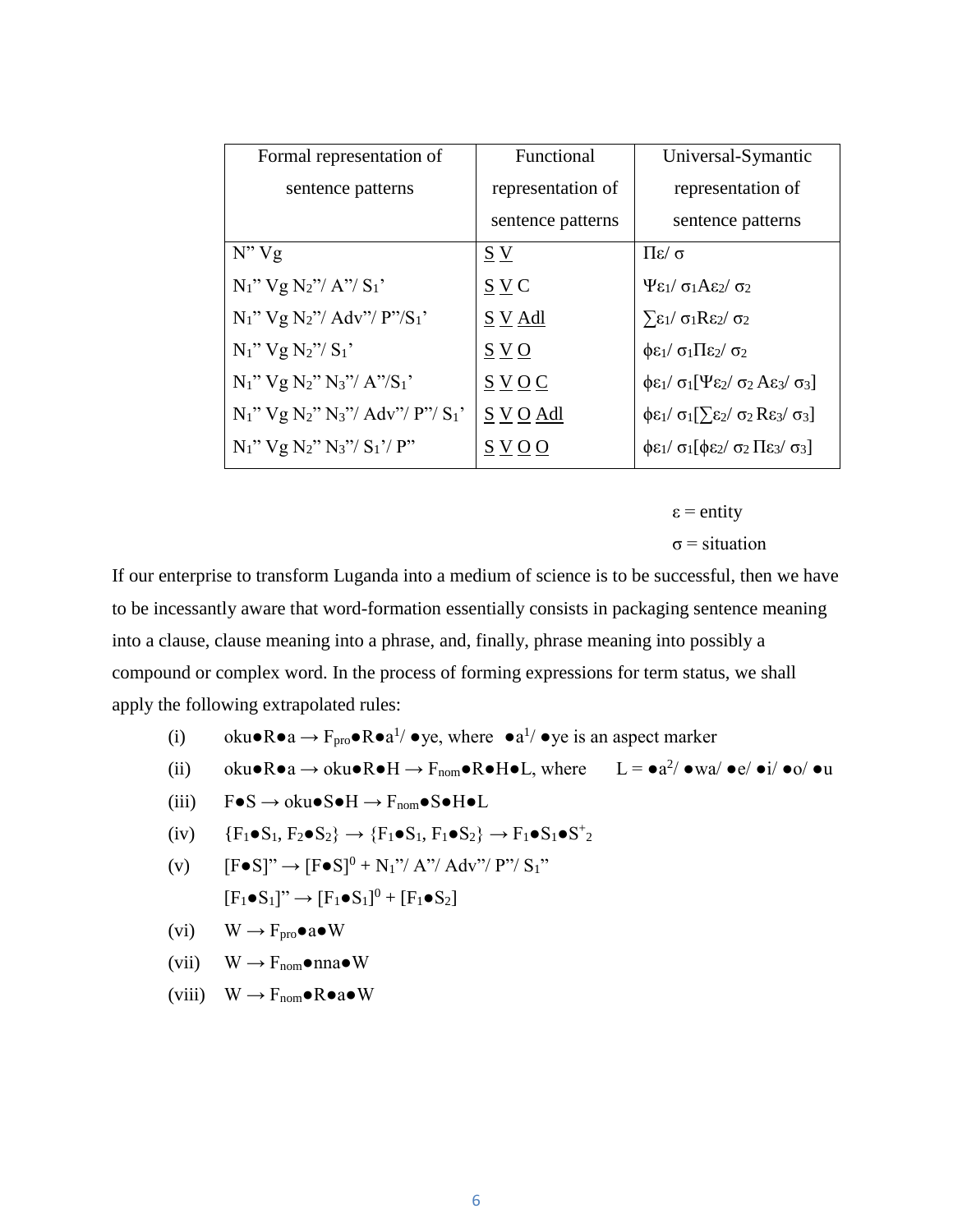A scientific term T in a given natural language L is defined as an expression W" of a certain meaning Θ plus a function of criteria for term status such that

 $T_L = [\Theta_L + W_L" + A_L]$ , where  $A_L = f(P, E, G, I, T, O, S, C)$ 

### **4. METHODOLOGY**

The terminological bridge between English and Luganda, ie  $[\Theta_E + W_E^* + A_E] =$ 

 $[Θ<sub>G</sub> + W<sup>o</sup><sub>G</sub> + A<sub>G</sub>]$  = is designed to be crossed in five distinct moves, namely

- (i) PEGITOSCA characterization of  $T_E$
- $(iii)$  Morphosemantic and morphosyntactic analysis of  $W_{\text{E}}$
- (iii) Determination of morphic correspondences between English and Luganda
- (iv) PEGITOSCA synthesis of T<sup>G</sup>
- (v) Cross-referencing of  $T<sub>G</sub>$  to other terms

Our exemplification of the terminological transition accords with the PEGITOSCA Criterion.

#### Example (i): **poikilotherm**

Internationality is not a binding requirement in relation to **poikilotherm**: consequently, we intend to give full vent to transparency of TG. **Poikilotherm** is a neoclassical (ie neo-Greco-Latin) formation. **poikilo-** =  $-k$ vuna;  $-$ **therm** =  $\lambda$ **pugumu**.  $\therefore$  **poikilotherm** = **F.bugumukyuna**; .**kyuna** ≠ .**kyana**; **poikilo**- # **homeo**-; **homeotherm** = **F.bugumukyana**

#### Example (ii): NaOH; *Canis familiaris*

Here internationality is a binding requirement (ref the International Union of Pure and Applied Chemistry (IUPAC); the Internationl Commission on Zoological Nomenclature).  $\therefore$  "sodium hydroxide NaOH" = **sodiumuhyidroxiidi NaOH**. And *Canis familiaris = Canis familiaris*, and not **Embwa** or even **Embwa emmanyiddwa.**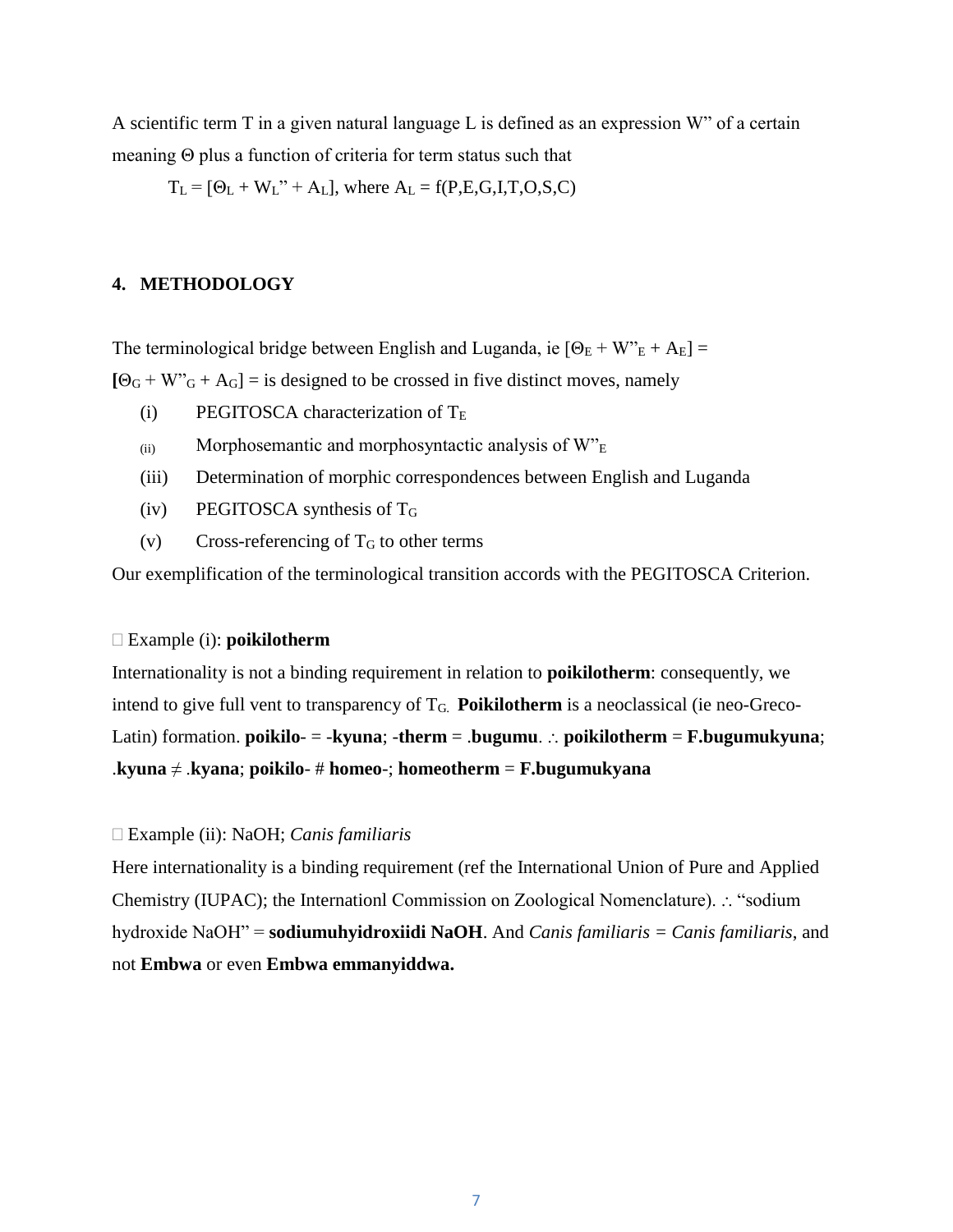# Examples (iii): -**illion =** ●**kadda**

In this case, the key factor for term status is productivity.  $[n$ -illion =  $10^{3(1+n)}$ ] =  $[aka \bullet S \bullet kkadda =$  $10^{3(1+ S)}$ ]. Therefore

| billion $109$                |         | $=$ akabilikkadda 10 <sup>9</sup>     |
|------------------------------|---------|---------------------------------------|
| trillion $10^{12}$           |         | $=$ akasatukkadda 10 <sup>12</sup>    |
| quadrillion 10 <sup>15</sup> |         | $=$ akanakkadda 10 <sup>15</sup>      |
| quintillion $10^{18}$        |         | $=$ akataanokkadda10 <sup>18</sup>    |
| sextillion $10^{21}$         |         | $=$ akakaagakkadda10 <sup>21</sup>    |
| septillion $10^{24}$         |         | $=$ akasanvukkadda10 <sup>24</sup>    |
| octillion $10^{27}$          | $=$     | akanaanakkadda10 <sup>27</sup>        |
| nonillion 10 <sup>30</sup>   | $=$ $-$ | akendakkadda1030                      |
| decillion $10^{33}$          |         | $=$ akakumikkadda10 <sup>33</sup>     |
| undecillion $10^{36}$        |         | $=$ akakumimukkadda10 <sup>36</sup>   |
| duodecillion $10^{39}$       |         | $=$ akakumibilikkadda10 <sup>39</sup> |

Noteworthy is the word-formation rule  $F_1 \bullet S_1 \bullet S_2^+$ .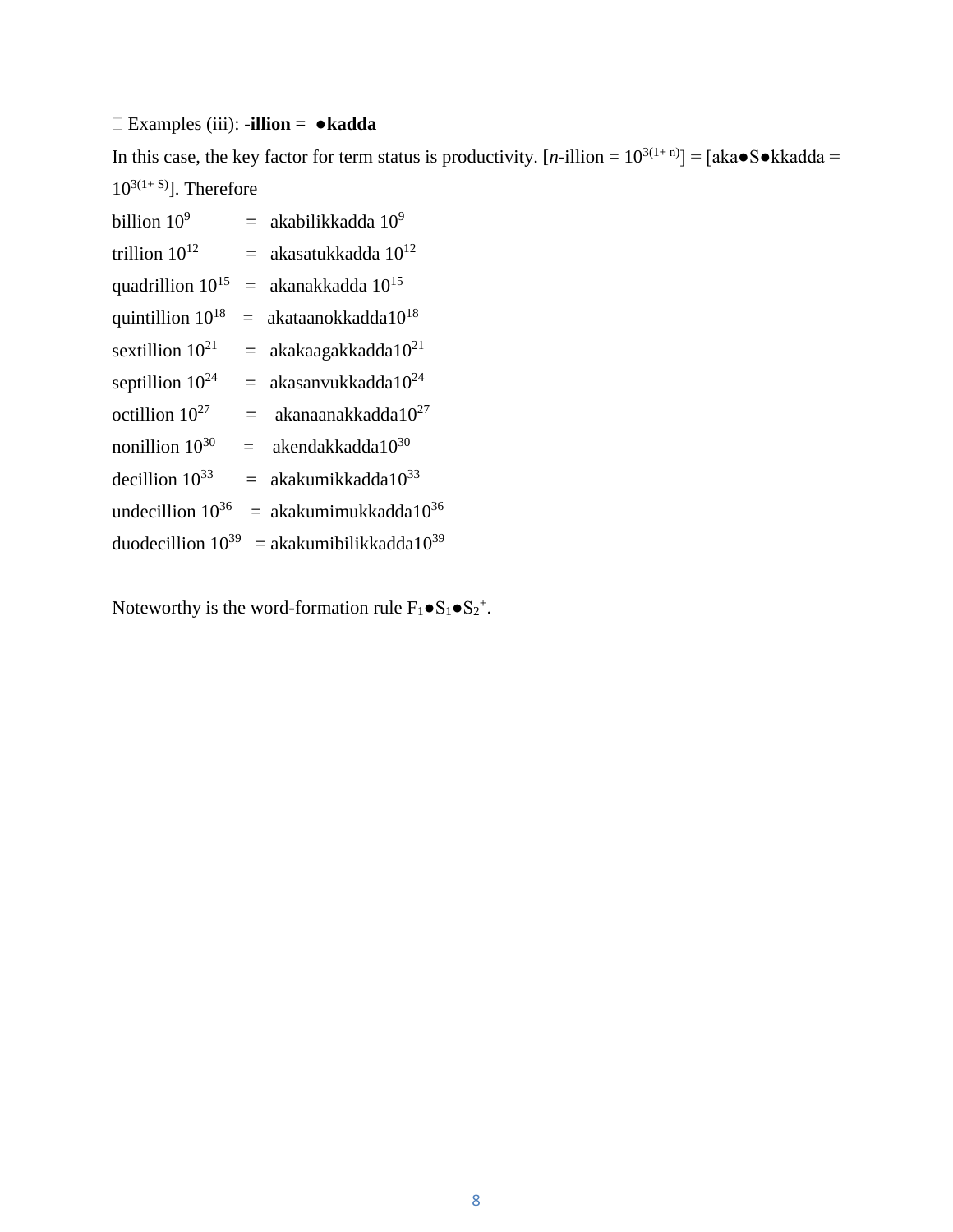Examples (iv): **blunt**

Most probably Luganda does not have a single-morph word for **blunt**. Suppose we wanted to coin one.

```
obwogi n 14 E. "sharpness"
obu.yogi n 14
          backformation
oku.yoga v E. "to be sharp"
\blacksquare contrasting \bullet C<sub>1</sub><sup>*</sup>o C<sub>2</sub><sup>*</sup>a # \bullet C<sub>1</sub><sup>*</sup>a C<sub>2</sub><sup>*</sup>a
oku,yaga v E. "to be blunt"
          forward formation
obu,yagi n 14 E. "bluntness"
obwagi n 14
```
#### Examples (v): **weight** and **mass**

Since the weight vector is equal to the scalar mass multiplied by the vector acceleration, it is imperative to articulate the concepts "weight" (= G.**obuzito**) and "mass" differently. Let "mass" = **obutole** ("being a lump") be the scientific rendition.

## Examples (vi): **small intestine, duodenum, jejunum, ileum, large intestine, caecum, rectum**

To an average native English speaker the above terms are likely to be opaque. Let Luganda turn to German for assistance.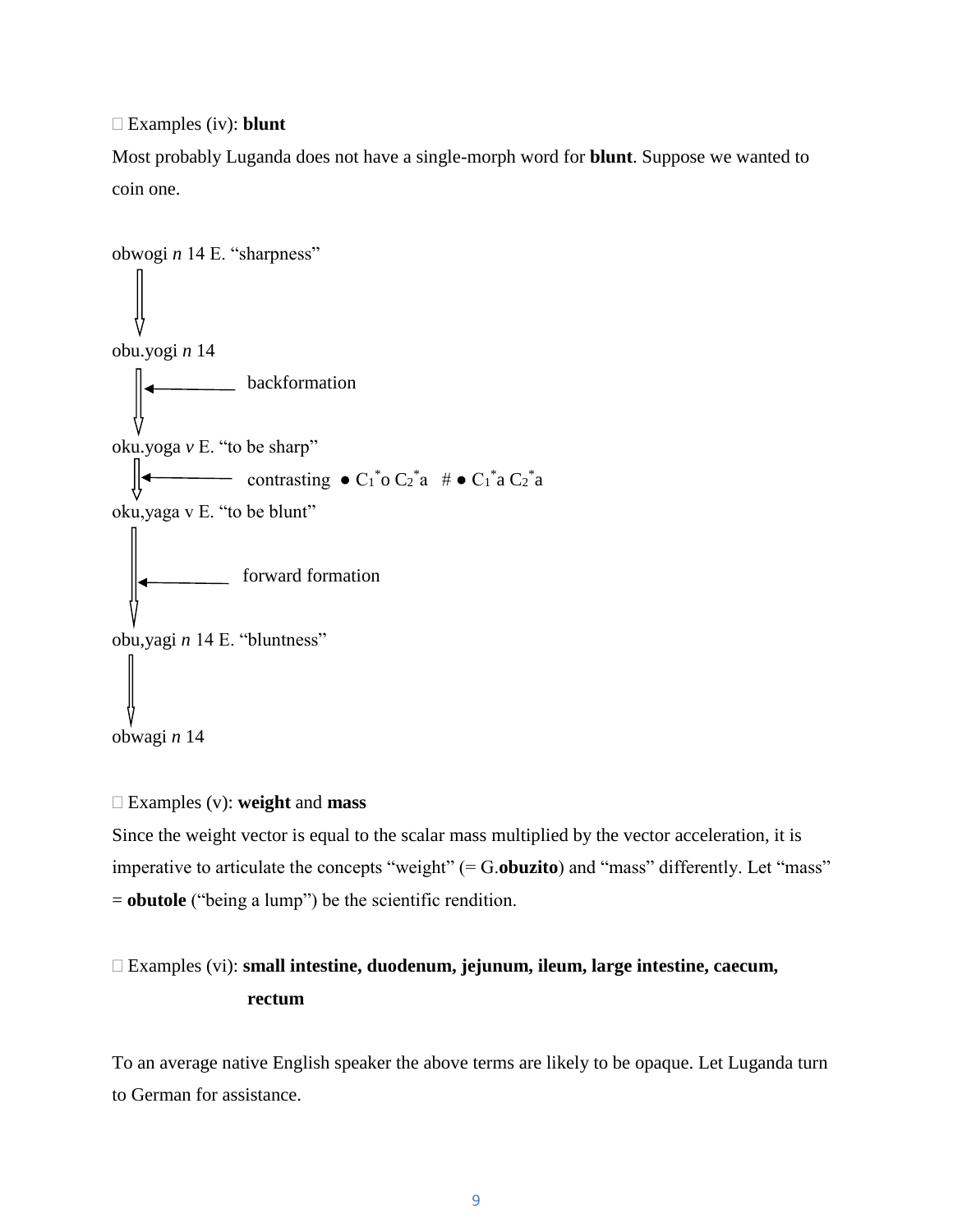| English         | German              | Luganda               |
|-----------------|---------------------|-----------------------|
| small intestine | der Dünndarm        | ekyendagwewele        |
| duodenum        | der Zwölffingerdarm | ekyendaggalokkumibili |
| jejunum         | der Leerdarm        | ekyendajjeleele       |
| ileum           | der Krummdarm       | ekyendakkyamu         |
| large intestine | der Dickdarm        | ekyendakkwafu         |
| caecum          | der Blinddarm       | ekyendazzibe          |
| rectum          | der Mastdarm        | ekyendaggwagi         |

In the period of coining terms, term-coiners will have the benefit of consulting *A Style Manual for the Extrapolation of the Luganda Language* (SMELL, for short). SMELL, which is in its final phase of preparation, encompasses the following concerns in five parts:

- (i) Introduction to Term Coining
- (ii) An English-Luganda List of Affixes
- (iii) A Luganda-English List of Affixes
- (iv) An English-Luganda List of Combining Forms
- (v) An English-Luganda List of Conceptual Sets

## **5. PROJECTS OF A SPECIALIZED LUGANDA PROGRAMME**

Although this Project is titled "Extrapolating Luganda to a Medium of Science", it is in point of fact a preliminary part of a much more extensive programme of specialized Luganda development.

### 5.1 **Phases of the Present Project**

Phase 1 (12 weeks): Imparting Luganda-Extrapolative Knowledge and Skills to Specialists

- (1) A reconstructed metaphysical system of the pre-extrapolated Luganda speaker
- (2) The force-predicate theory
- (3) The PEGITOSCA Criterion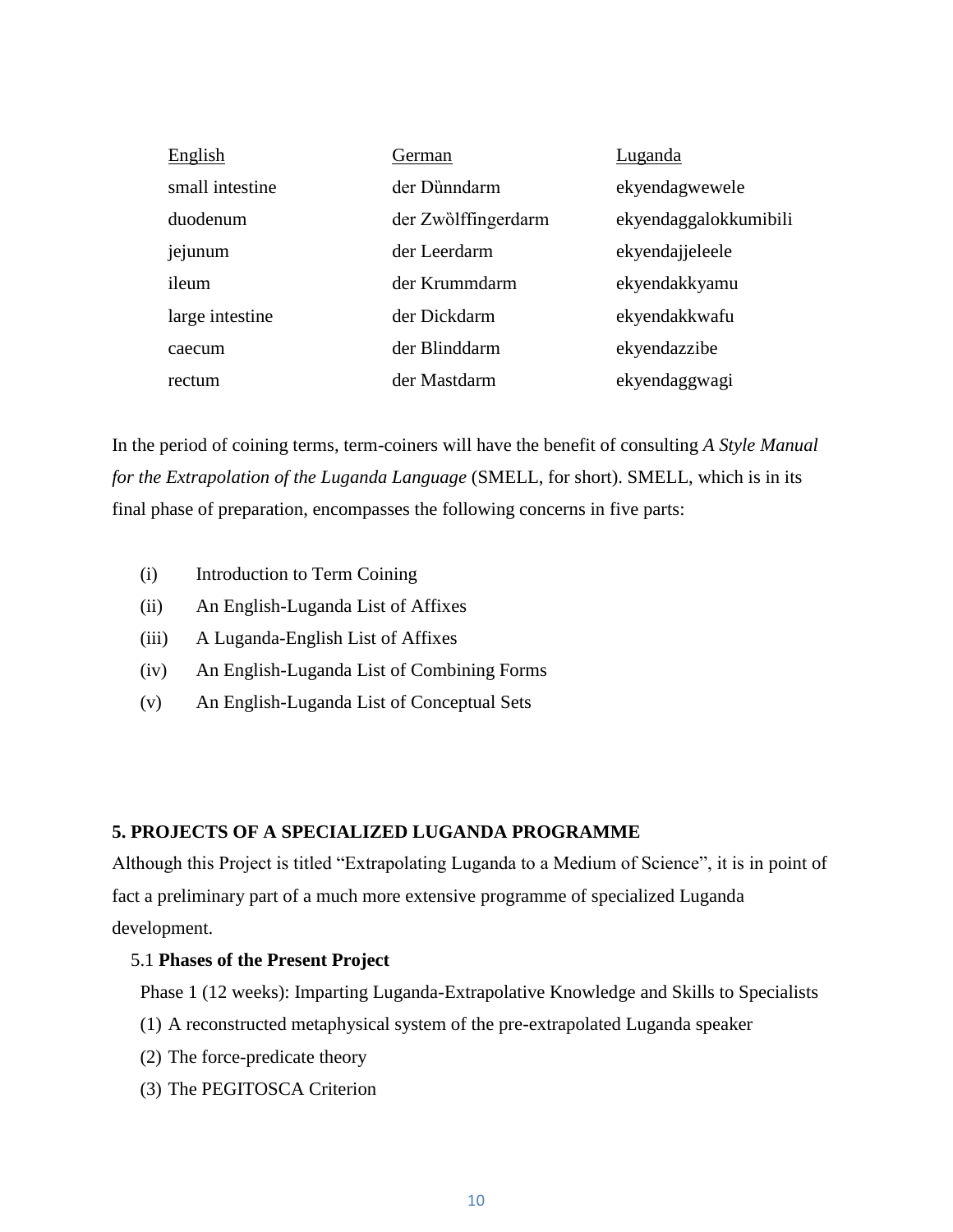- (4) The inflectional morphology of English
- (5) The inflectional morphology of Luganda
- (6) The lexemic morphology of English
- (7) The lexemic morphology of Luganda
- (8) The structure of the English sentence
- (9) The structure of the English phrase
- (10) The structure of the Luganda sentence
- (11) The structure of the Luganda phrase
- (12) The extrapolative origination of the 300 Luganda affixes
- Phase 2 (24 weeks): Compilation of English-Luganda Glossaries of Scientific Terms
- 5000 terms of logic and mathematics
- 5000 terms of physics and chemistry
- 5000 terms of botany and zoology
- 5.2 Translation of Selected Scientific Texts
- 5.3 Writing Luganda-Luganda Dictionaries of Science
- 5.4 Writing Science Textbooks
- 5.5 Project Cycles for geology, oceanography, astronomy, technology, agriculture, medicine, psychology, the arts and humanities, sports, sociology, political science, economics, law
- 5.6 Writing a Luganda-language Encyclopaedia

### **6. BUDGET IN RELATION TO THE PRESENT PROJECT**

6.1 Kiingi, K. B. *An English-Luganda Dictionary of Basic Scientific Terms* 

## 6**.**2 **Science Textbooks**

Nolt, J et al. *Schaum's Outline of Theory and Problems of LOGIC*

Bauer, W & Westfall, G D *University Physics with Modern Physics*

Arms, K & Camp, P S *Biology*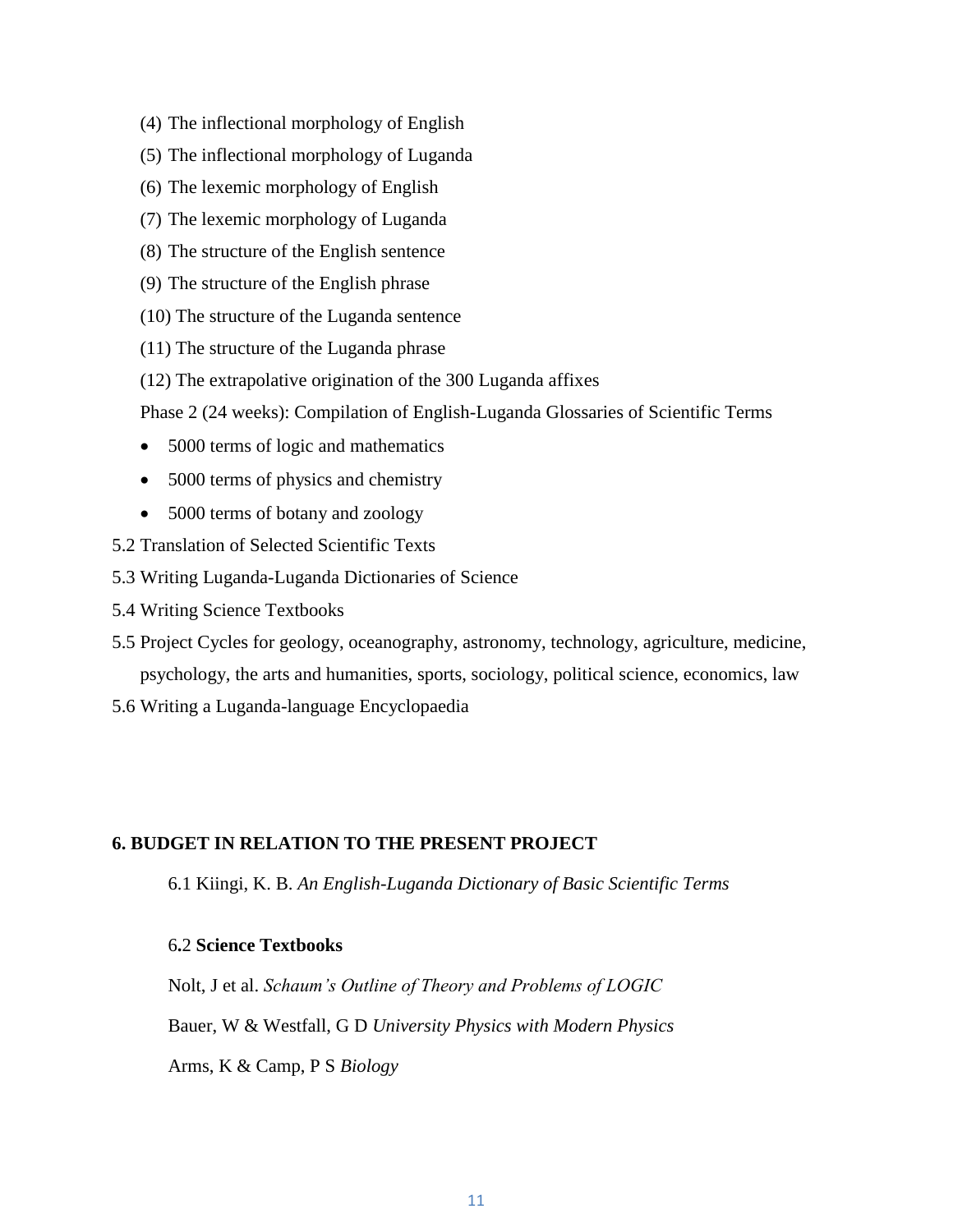#### 6.3 **Dictionaries**

Borowski, E J & Borwein, JM *Dictionary of Mathematics* Daintith, J *A Concise Dictionary of Chemistry* Hamilton, A et al *Luganda-English English-Luganda Dictionary* UGX (45000 x 6) =UGX 270,000 Bagunywa, AMK et al *Enkuluze y'Oluganda olw'Ennono*  Kiingi, K B *Enkuluze y'Oluganda ey'e Makerere*  $UGX (20,000 \times 6) = UGX 120,000$ 

Murphy, J D *Luganda-English Dictionary The Wordsworth Dictionary of Science and Technology*

## 6.4 **Honoraria**

Highly qualified term-coiners will be paid at the rate of UGX 20,000 for the **original** rendition of an English term, and UGX 20,000 for the **routine** rendition of a cluster of ten (10) English terms. "Acceleration" below provides a good example of a term cluster:

**accelerate, acceleration, accelerator, accelerating, acceleration vector, angular acceleration, average acceleration, centripetal acceleration, constant acceleration, instantaneous acceleration, radial acceleration, normal acceleration, tangential acceleration, linear acceleration, Coriolis acceleration, acceleration due to gravity, acceleration in free fall, acceleration in a plane, acceleration in uniform circular motion, acceleration in simple harmonic motion, acceleration of the centre of mass, acceleration of oscillatory motion, acceleration of the current.** 

Here the honorarium payable would be either UGX 66,000 or UGX 86,000 depending on whether only "acceleration" (= **omwanguwo**) or "acceleration" plus, say, "simple harmonic motion" (= **omwejjululo omutuukanye oguniina"**) is rendered. And we can plausibly infer that